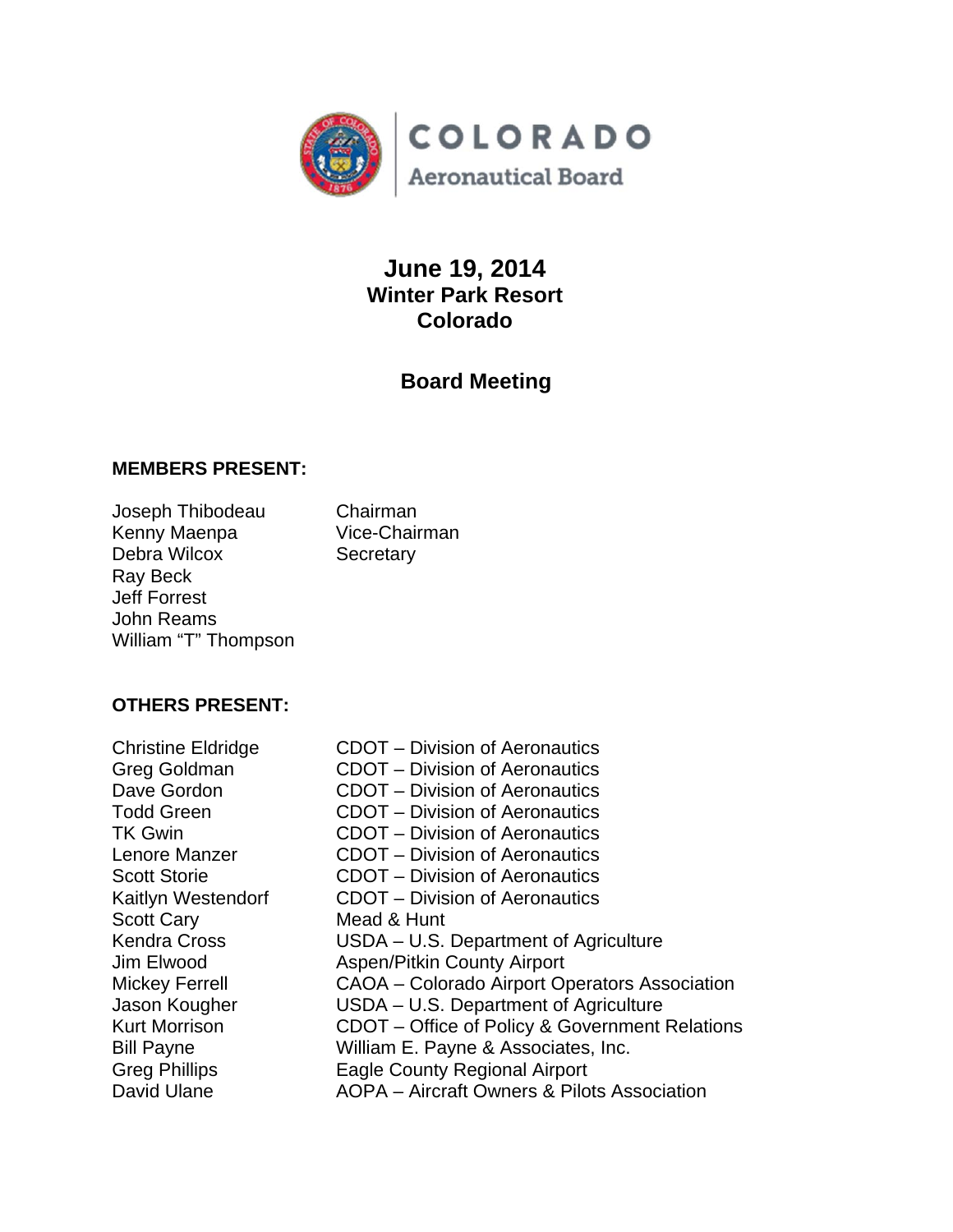*1.* The meeting commenced at 1:05 P.M. and Joseph Thibodeau duly noted that a quorum was established.

## *2. APPROVAL OF CAB MEETING MINUTES FROM April 10, 2014 GENERAL MEETING, April 18, 2014 TELECONFERENCE CALL & May 16, 2014 EXECUTIVE SESSION*

William "T" Thompson made the MOTION to collectively approve the minutes from the April 10th general meeting, April  $18<sup>th</sup>$  teleconference call and May  $16<sup>th</sup>$ executive session and Jeff Forrest seconded.

The MOTION carried unanimously.

## *3. AMENDMENTS TO THE AGENDA*

There were no amendments to the Agenda.

## *4. BOARD MEMBER REPORTS*

Ray Beck recently attended a space event in Grand Junction and had the opportunity to see NASA's Mar's Atmosphere and Volatile EvolutioN Mission (MAVEN) spacecraft built by Lockheed Martin which is currently in space. He also spoke briefly about the upcoming aerospace event at Craig, Hayden and Steamboat airports which will be held on June 23<sup>rd</sup>, 24<sup>th</sup> and 25<sup>th</sup>. Keynote speakers will include President Russell George from Colorado Northwestern Community College, retired Major General Jay Lindell from the Aerospace Business Development Office at OEDIT, Lockheed Martin's Joe Rice on behalf of the Aeronautical Board, and Dave Gordon from the Department of Aeronautics, among others. Ray also read the letter where Governor Hickenlooper proclaimed June 2014 to be general aviation appreciation month in the state of Colorado and Joseph Thibodeau recommended the proclamation be formally acknowledged in the Minutes.

Jeff Forrest suggested the proclamation be added as a PDF on the Division's website as well. Jeff also announced that he will be the Colorado Aviation Companies Liaison Chair at the 2015 International Conference scheduled for June 9-12, 2015 at the Denver Marriott Tech Center and on July 8, 2014, Metro State University (MSU) and Colorado Northwestern Community College (CNCC) will sign the Aeronautics Agreement for pilot training.

Debra Wilcox mentioned briefly that she attended the Aerospace States Association meeting on May  $22<sup>nd</sup>$  that was held in conjunction with the annual National Space Symposium at the Broadmoor in Colorado Springs. Seventeen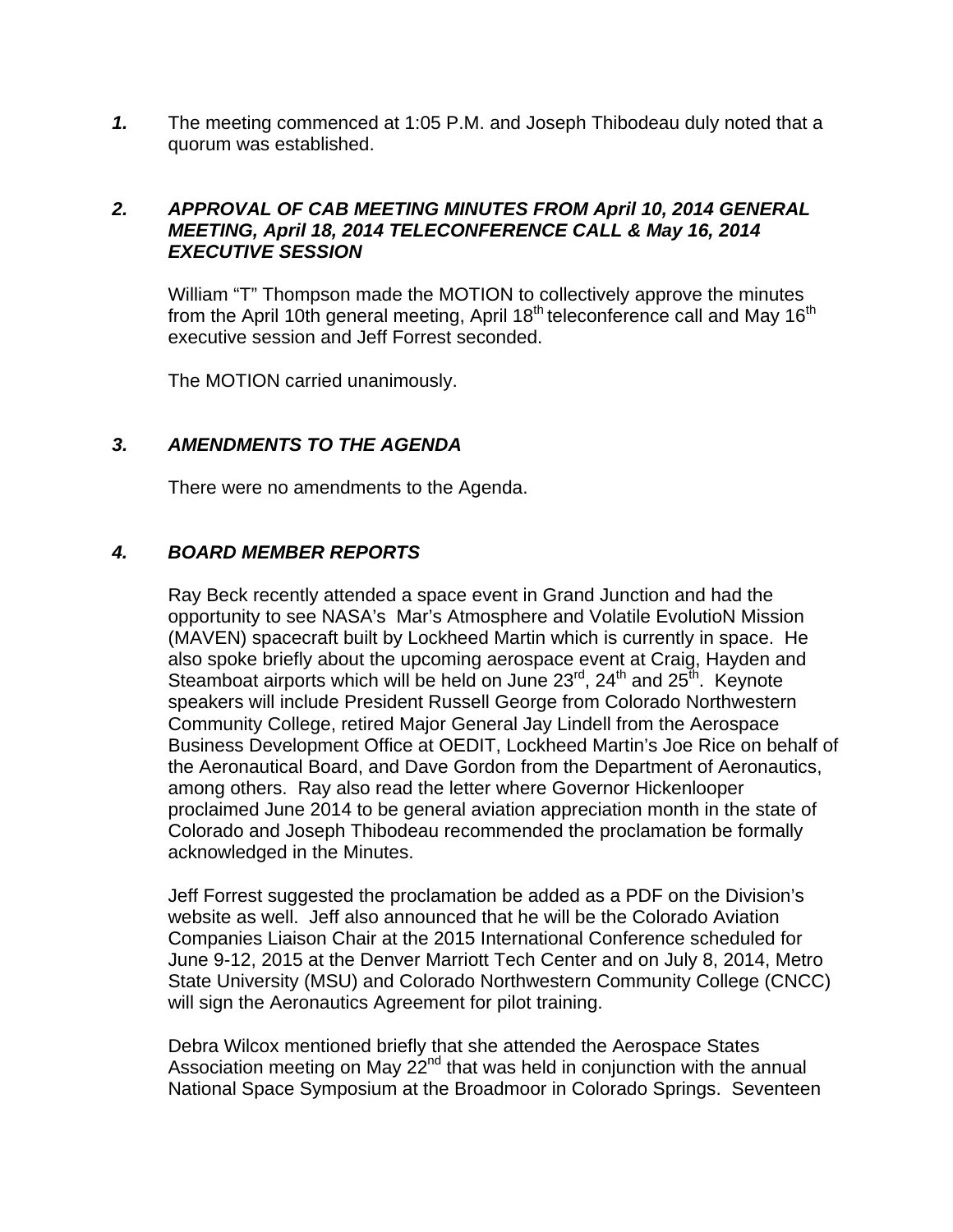member states have banded together to ensure there is a collective voice for congressional purposes and the agenda this year included a number of aviation related presentations. She strongly suggests the presence of the Division at future National Space Symposiums and thinks it would be appropriate for Colorado to man a booth. The symposiums are typically held the  $3<sup>rd</sup>$  or  $4<sup>th</sup>$  week of April. She also announced Colorado Denver Chamber and Colorado Business Roundtable have decided to have an official chapter in Colorado.

Kenny Maenpa said, on behalf of CAOA, he thinks this has been a very successful conference with over 130 people registered. He thanked DIA for hosting, and putting together, a tremendous CAOA spring conference. He updated the Board on Rocky Mountain Metro airport's construction and said the projected date for the new runway to be open and running is July  $4<sup>th</sup>$ . He also wanted to acknowledge that this project would not have been possible without the out-of-cycle design grant that was awarded last year. He also announced that the Colorado Aviation Business Association (CABA) has put together a petition for general aviation license plates and he didn't think there would be any problem getting the 3,000 required signatures.

William "T" Thompson stated that USAFA has been working with Bill Payne on UAV issues.

John Reams reported that Nucla-Hopkins Field would have a fly-in and dedication on the  $26<sup>th</sup>$  of July and invitations will be sent out soon.

Joseph Thibodeau announced that aviation museums in Colorado are now beginning to successfully talk to, and work with, each other and that the Colorado Pilot's Association (CPA) is having its expo at Fort Collins/Loveland airport on Saturday, June 21<sup>st</sup>. He mentioned the bad publicity caused by the recent USA Today article and asked if David Ulane could elaborate a little more on that.

#### *5. PUBLIC COMMENTS*

David Ulane, Northwest Mountain Region Manager for the Aircraft Owners & Pilots Association (AOPA) spoke about the recent article in USA Today that proclaimed general aviation has fallen way behind in terms of safety, particularly with respect to equipment. He declared AOPA will refute the misleading and sensationalized information printed in the article because the public needs to have an accurate picture of what general aviation is really all about. He also reported that the new general airport sustainability study that Colorado is undertaking is quite cutting edge, not a lot of groups are doing it, and he identified Colorado as the envy of a lot of states where it is also being held up as an example.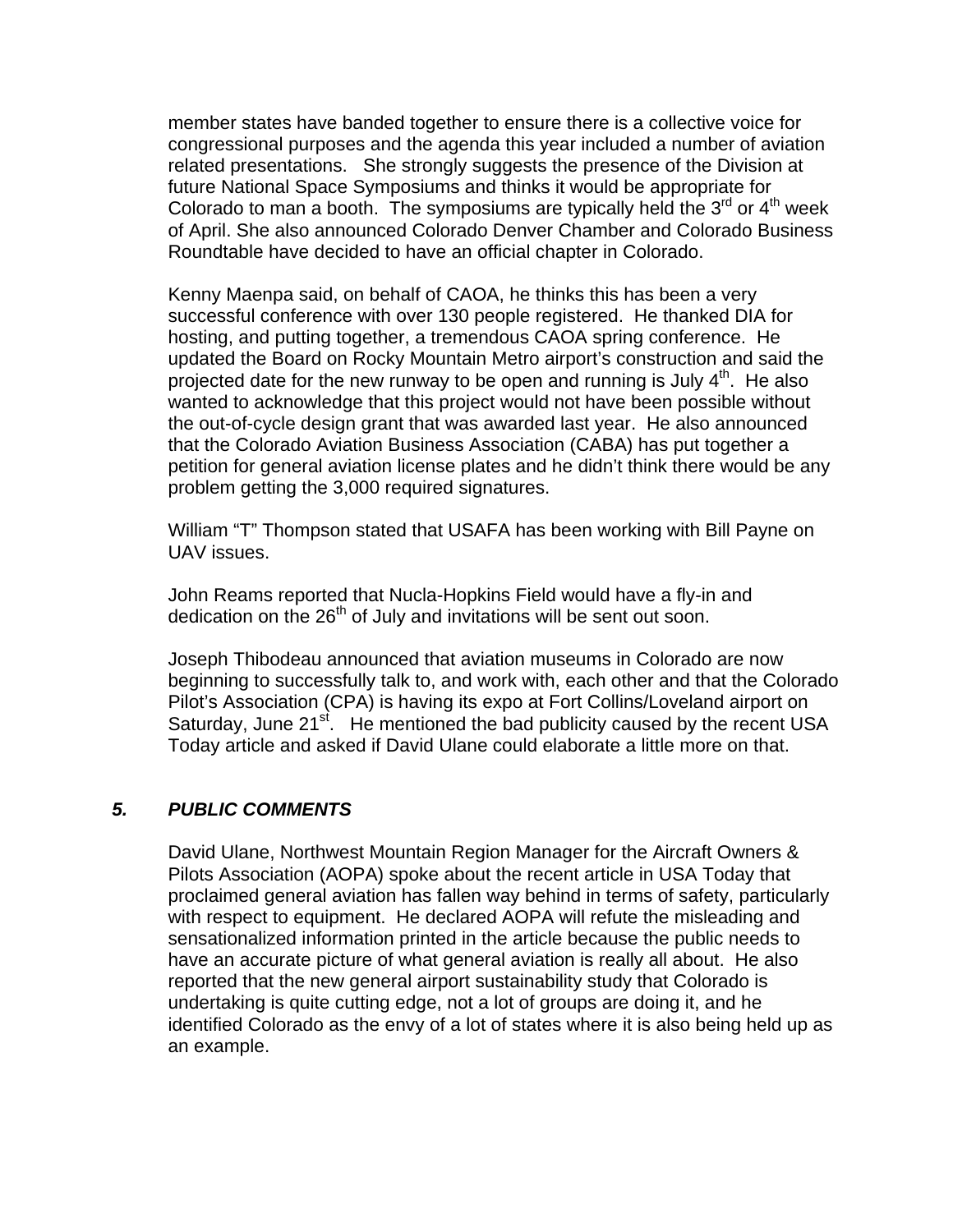## *6. UAS/UAV UPDATE – DAVE GORDON & BILL PAYNE*

Dave Gordon reported that officials from Alamosa asked if he and Bill Payne could speak to their county leadership about the FAA rules and regulations regarding UAVs and the challenges in getting a COA. Bill Payne reported that he recently met with the UAS Integration Office in Washington DC regarding blended airspace. He also said he has been working with the Air Force Academy in order to develop a Cooperative Research and Development Agreement (CRADA). He will give a complete UAS/UAV update during his CAOA presentation later in the day where he will also give airports a view of what UAS might mean to them and some of the challenges they might face.

# *7. DIRECTOR'S REPORT – DAVE GORDON*

Dave Gordon reported that on July 23rd, he will make a presentation to the Transportation Legislative Review Committee (TLRC) on what the Division does in relation to transportation and aviation. He will also be making a UAS/UAV presentation at the Space Business Roundtable in Steamboat Springs on July 24<sup>th.</sup> Dave announced the CDOT Internal Audit Division has started a short internal audit review of four Boards and Commissions which includes the Aeronautical Board, the Transportation Commission, the High Performance Transportation Enterprise and the Bridge Enterprise. The purpose of this audit is to review transparency and open meetings rules that are appropriate to each governing body and their schedule is to have a draft report done during the first part of July. The staff doesn't see any reason for concern and Dave said the Division would keep the Board updated regularly. Dave also informed the Board that the CDOT Director recently signed a new Procedural Directive (PD) that clarifies the SIB loan program process and that the Colorado Springs application was approved at the May 15<sup>th</sup> Transportation Commission meeting. Dave said the Wave newsletter contained a publication of the new SIB PD and it is also on the Division's website. One of the improvements to the SIB PD was to clearly state a specific process for the Board to recommend an application to the Transportation Commission or to the SIB Committee. Dave announced the House and Senate are both looking at proposed funding for the Airport Improvement Program (AIP) next year to be around \$3.35 billion which is the maximum authorized. Regarding UAS, he spoke briefly about the FAA approving the first commercial UAS operation over land up in Canada to provide pipeline surveillance.

#### *8. LEGISLATIVE SESSION REPORT – KURT MORRISON*

Kurt Morrison identified three bills that were passed that affect aviation in the state of Colorado. The first bill is HB 14-1216 Safety Marking for Rural Towers Under 200 Feet. He explained that heights between fifty and two hundred feet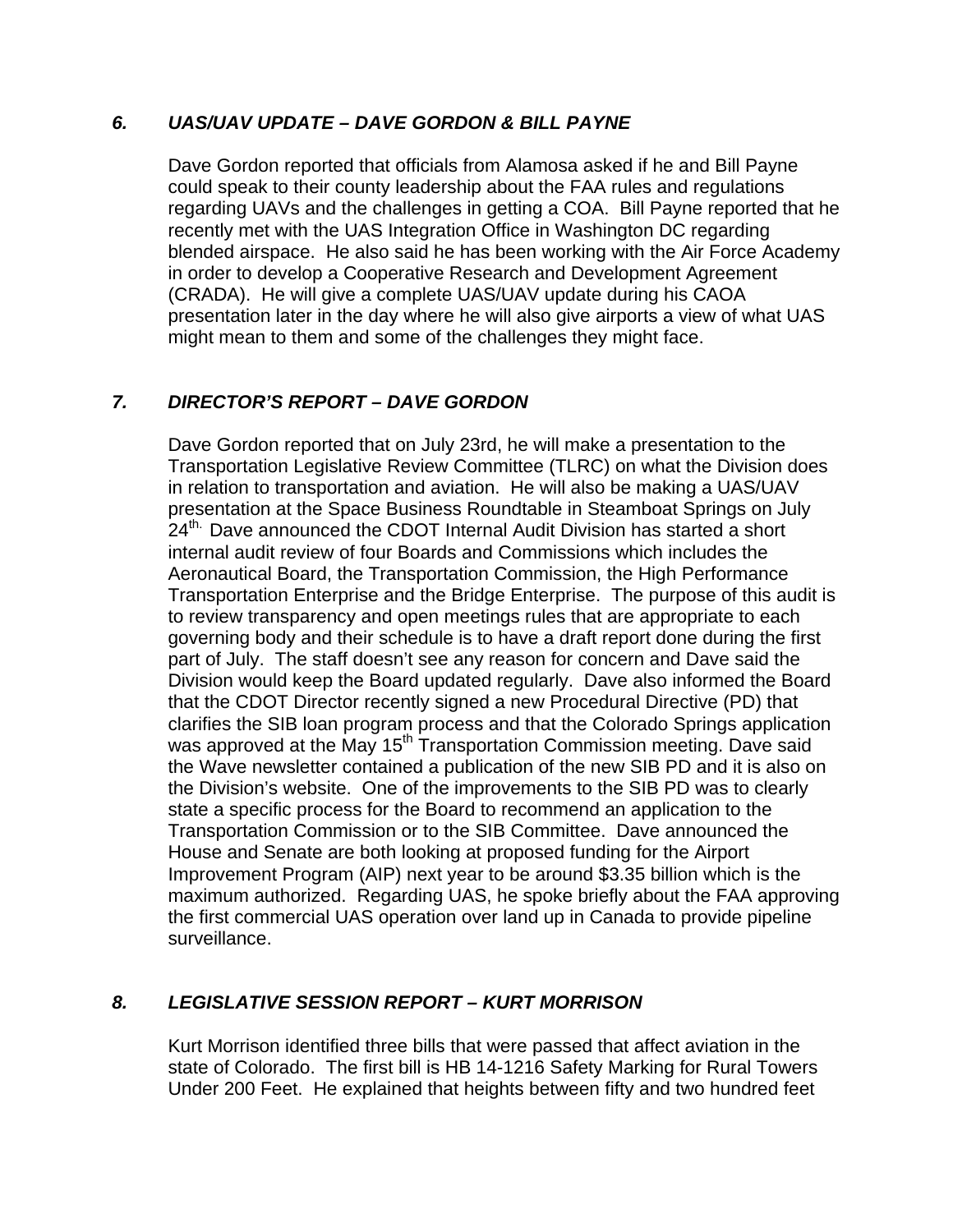are not regulated by federal aviation but there has been a nationwide push to get these towers painted since it has been a significant safety problem in rural parts of the state. The second bill passed is HB 14-1374 On-demand Air Carrier Sales & Use Tax Exemption. This bill was passed in order to create a sales and use tax exemption for aircraft that has been brought into the state for maintenance or final assembly. The third bill is HB 14-1152 Passive Surveillance Records. There were two bills that did not get presented this year. One was regarding the use of drones within the state and another to reduce aviation fuel taxes. There was some discussion between the Board and Kurt Morrison regarding SB-197 and public/private partnerships.

# *9. FINANCIAL REPORT – GREG GOLDMAN*

## *9.1 Fiscal Year End Roll Forwards*

Greg Goldman gave his financial update and referred to the documents provided in the Board packet outlining the current status and forecast of the Aeronautics fund. He summarized the information, answered and clarified the Board's questions and concerns and said the grant program's target amount is about \$12M a year and predicts it to stay that way for the next few years. TK Gwin interjected that the Division carries a five year CIP for each airport which contains the FAA's plans, the state's plans, as well as local plans, and adjustments are continually being made as needed. Greg said this is the first year the Division has not met the forecast for revenues and, as such, will be adjusting its anticipated grant pool accordingly. Research into the potential causes of this revenue reduction has indicated a decline in gallons pumped at DIA of approximately 17% due to improved fuel efficiency of the fleet, particularly due to vectored approaches from Nextgen, RNAV implementation, as well as increased passenger loading on inbound and outbound flights. For clarification, RNAV is a flight procedure that allows an aircraft to fly on any desired path rather than being contained to an airway. RNP refers to the ability of onboard avionics to enable flight of the aircraft along a precise flight path. This is a much more efficient arrival than the traditional process, where the pilot slowly descends the aircraft into its arrival in a stair step manner, descending and then leveling off before ascending again and repeating the process until landing. Beck says the "NextGen arrivals are akin to the plane sliding down the banister rather than taking the stairs."

Kenny Maenpa made the MOTION to approve the fiscal year end roll forwards airport grant commitments of \$38 million and Division commitments of \$1.8 million, as presented, and John Reams seconded.

The MOTION carried unanimously.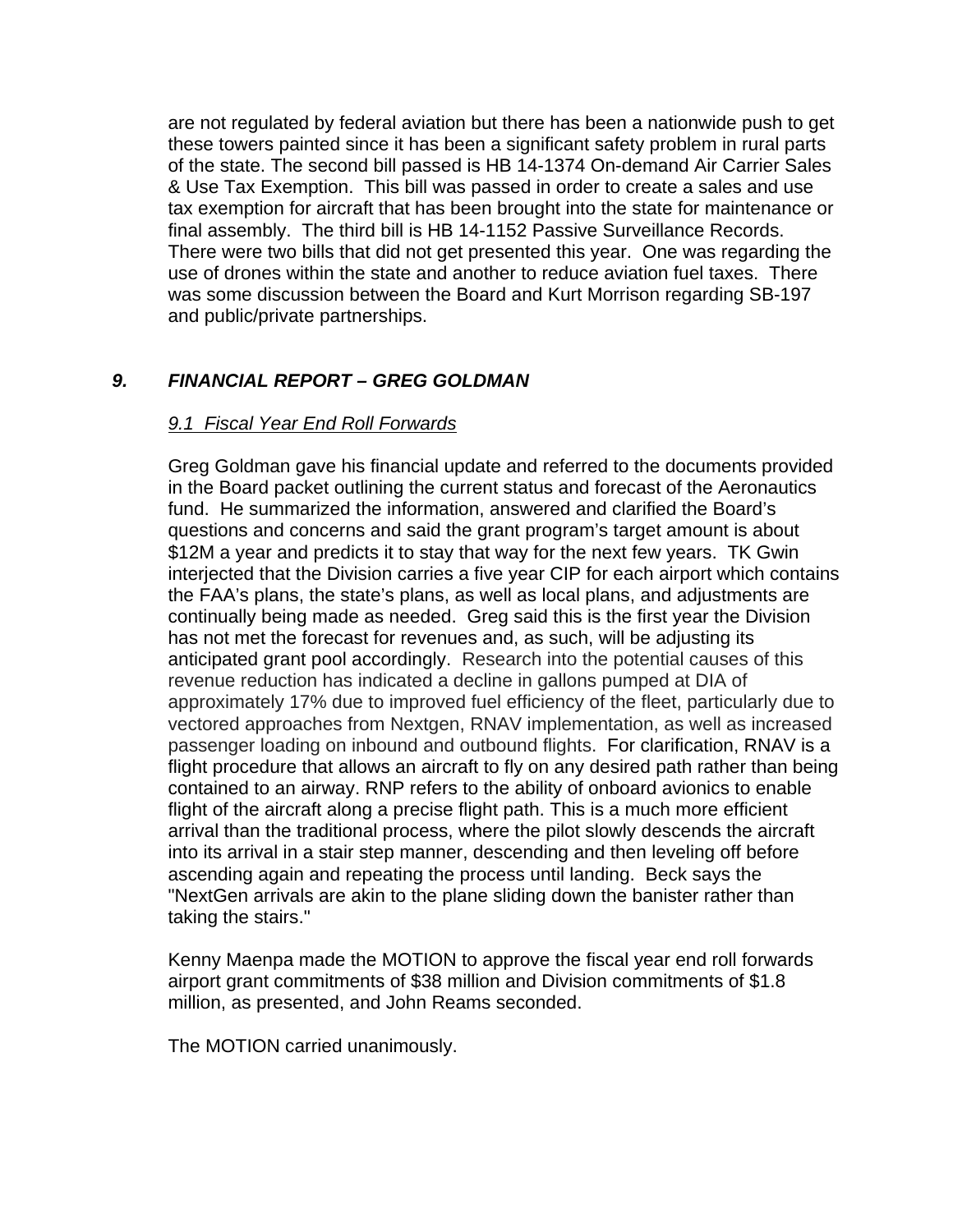## *10. GRANT MANAGEMENT MANUAL UPDATE – TK GWIN & TODD GREEN*

TK Gwin said the Division would like to bring a draft of the Grant Management Manual to the Board through a working session. He would like to discuss better organization within the manual to give airports a better understanding on how the grants work, what is eligible, how WIMS works and how cash management works. TK said a draft should be sent out for review sometime in the next four weeks.

# *11. DIA SURPLUS – KAITLYN WESTENDORF*

Kaitlyn Westendorf informed the Board of the DIA surplus sale that is tentatively scheduled for July 16th, with a possible preview day on the  $15<sup>th</sup>$ . The staff will notify the Board once the dates and details have been confirmed. This year's list includes forty two pieces of equipment at a total price of \$316,800. She also said the surplus program will be changed to 90/10 this year, with the state paying 90% and the locals paying 10%, as compared to previous years when it was 80/20. The Division is requesting \$250,000 for the purchase and repair of equipment. Kaitlyn explained that the surplus sale is not in the Division's fixed budget because it is held at DIA's discretion and, therefore, not on a regularly scheduled basis. She said the staff didn't want to restrict funds unnecessarily if the sale is not held annually. Kaitlyn and TK Gwin explained that if airports already have a request for equipment in their CIP, this program attracts them to used equipment at enormous discounts and every time a used piece of equipment is sold to an airport, it relieves pressure on the CIP for new equipment.

Debra Wilcox made the MOTION to approve the Division's request for \$250,000 for purchase and repair of DIA surplus equipment and Jeff Forrest seconded.

The MOTION carried unanimously.

# *12. SUPPLEMENTAL FUNDING REQUESTS*

#### *12.1 14-RIL-01 Rifle-Garfield County Airport – Scott Storie*

Scott Storie referred to his handouts regarding Rifle-Garfield County airport's request for supplemental funding to their 2014 grant in the amount of \$44,561 for the A3 taxiway construction. Scott said three bids were received and they were all well over the engineer's estimate.

William "T" Thompson made the MOTION to approve the additional \$44,561 of state funding and Ray Beck seconded.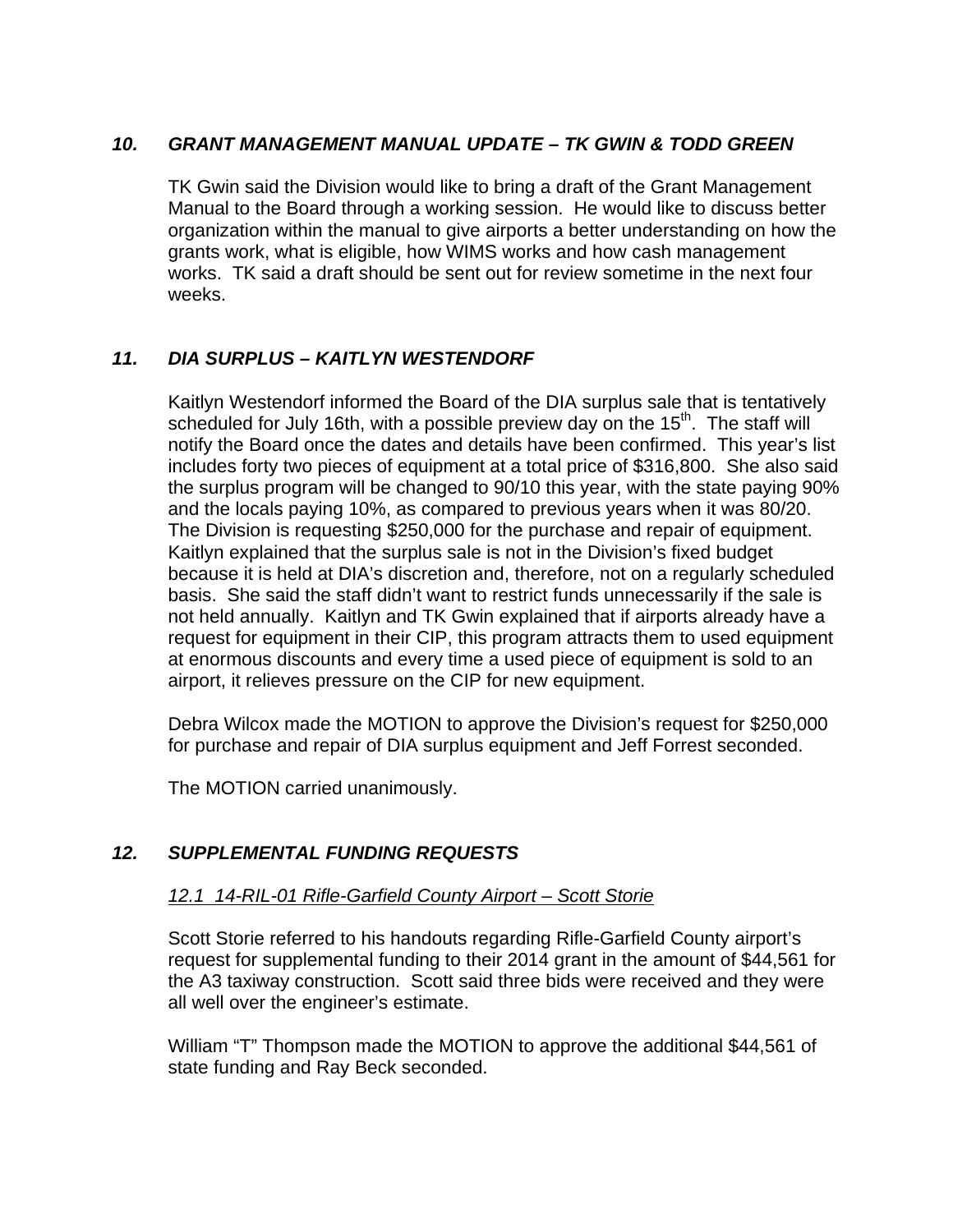The MOTION carried unanimously.

# *13. SCOPE OF WORK CHANGE REQUESTS*

## *13.1 13-EIK-01 Erie Municipal Airport – Todd Green*

Todd Green said Erie Municipal Airport has requested to modify their 2013 grant to install a lighting system on taxiway alpha and to also upgrade their signage. They are requesting \$1,666 in state matching funds to complete this project. This amendment will reduce the state commitment by \$6,667.

Ray Beck made the MOTION to approve this scope of work change request and Kenny Maenpa seconded.

The MOTION carried unanimously.

## *14. NEW BOARD ROOM UPDATE – DAVE GORDON / TK GWIN*

Dave Gordon and TK Gwin updated the Board on the progress of the future Board meeting room. TK said construction should be starting the beginning of July with a forty-five day window. By September, the Board should be able to have its first Board meeting there.

#### *15. PROPOSED CALENDAR*

The Division requested the next meeting planned for July 10, 2014 to be a working session with the Board to go over some process procedures and, in addition, discuss a work plan for the upcoming year. Since William "T" Thompson informed the Board that he would not be available that whole week, another date will go into consideration. Some discussion took place between the Board and Division as to the necessity of monthly meetings. August  $14<sup>th</sup>$  and September 11<sup>th</sup> are the next prospective board meeting dates but the staff will keep the Board informed of any changes made to this proposed calendar.

#### *16. OTHER MATTERS BY MEMBERS*

At 3:05 p.m. William "T" Thompson made a MOTION to enter into an Executive Session pursuant to Colorado Revised Statute §24-6-402(3)(a)(II), and Kenny Maenpa seconded.

The MOTION carried unanimously.